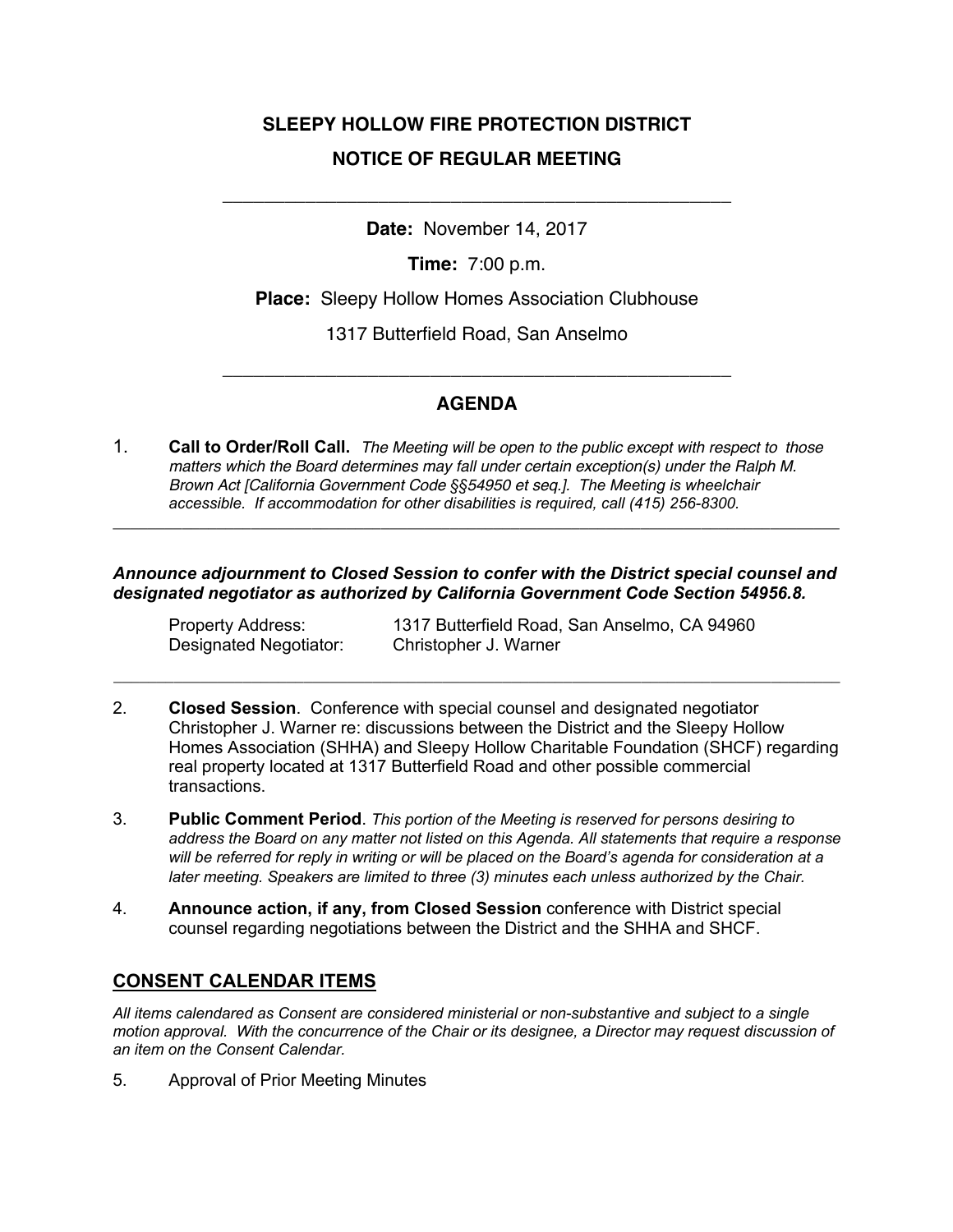- June 27, 2017 Special Meeting
- July 12, 2017 Special Meeting
- August 2, 2017 Special Meeting

### **ACTION OR POSSIBLE ACTION ITEMS**

- 6. **Request for Interest.** Consider, review, and vote on possible reconsideration of Request for Interest from third party entities regarding potential office space, emergency facilities, and communications services to support initiatives recommended in the District's *Wildfire Hazard & Wildland Urban Interface (WUI) Area Assessment and Report*.
- 7. **Financial and Operations Reports**
- 8. **District Evacuation Drill After-Action Report**
- 9. **Update re: Napa/Sonoma Fires**
- 10. **Update re: District-Large Property Owner Working Group**
- 11. **Review and update re: District projects Work Plan**
- 12. **Updates re: (i) District fire pumps program, (ii) winter preparedness initiatives including emergency sand bag station; and (iii) latest Chipper Day results**
- 13. **Update re: District website upgrades**
- 14. **Pampas Grass Removal Project**. Consideration of request from SHHA for financial assistance to support removal of invasive, non-native, highly flammable roadside pampas grass on the "not approved vegetation" list of the Ross Valley Fire Department within the public right-of-way on the west side of Butterfield Road running from Katrina Lane to the Sleepy Hollow Community Center.
- 15. **Disaster Annex to New Directory Project.** Consideration of request from SHHA for financial assistance to support funding and distribution of new Directory with Disaster Annex.
- 16. **Reports and discussion of:** (i) Ross Valley Fire Dept. matters
- - (ii) Ross Valley Paramedic Authority matters
	- (iii) FIRESafe Marin matters
	- (iv) Directors' reports and announcements
- 17. **Board requests** for future agenda items, questions and comments to staff, and Directors' announcements, if any
- 18. **Adjournment** to next Regular Meeting: February 22, 2018 (anticipated)

\* \* \*